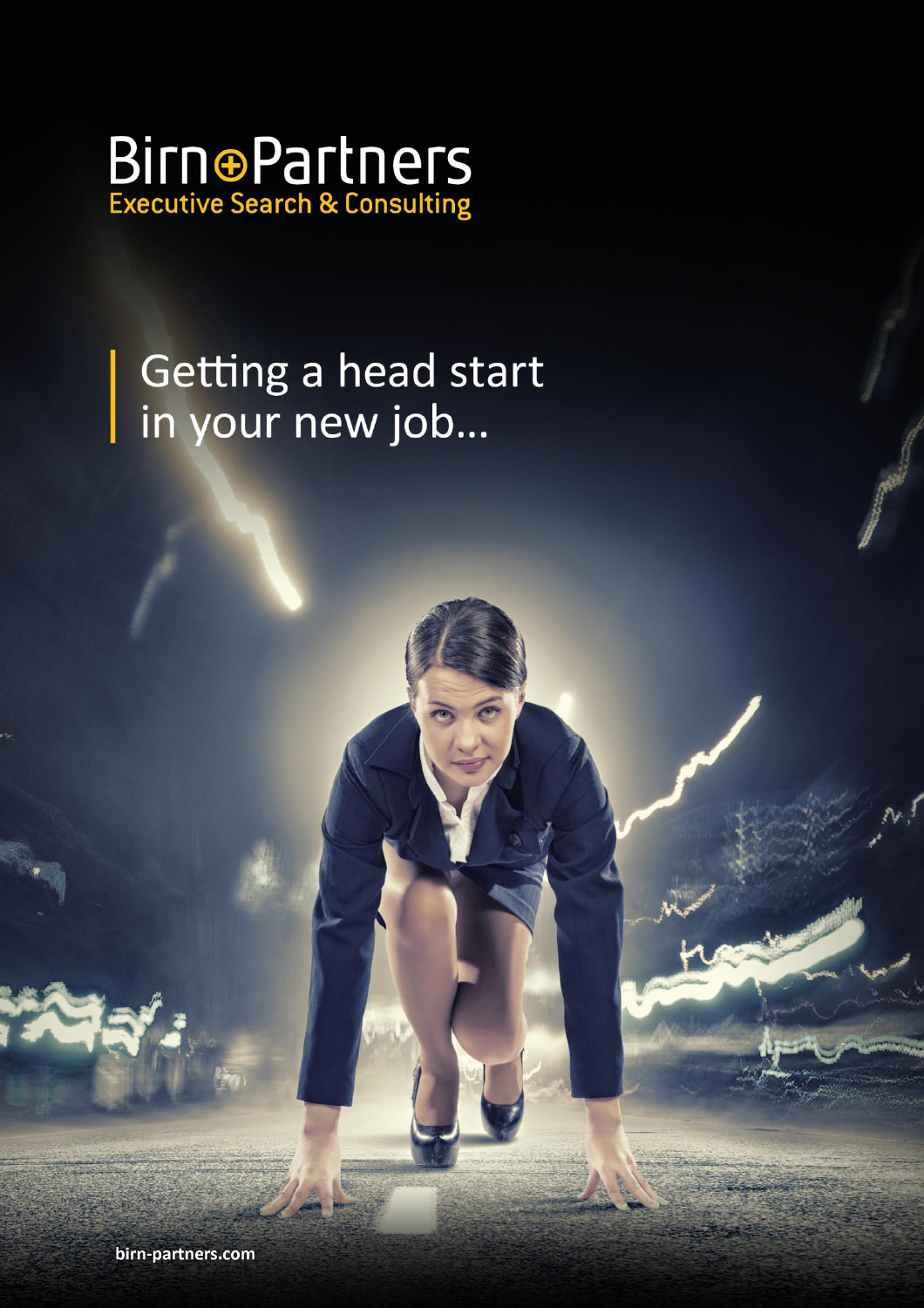

### The first 100 days

Moving to a new position within an organization is a huge challenge, especially when it is a senior appointment. Within the first three months, the new manager must assimilate a new job, influence a new team and the right culture. The manager must make an impact both upwards and downwards and review their relevant business

strategy.<br>Senior executives get top positions, because they are bright, decisive, talented, and experienced. It should be possible for the executive to achieve a clear idea of what they are expected to deliver. But the first 100 days are a surprisingly short time to make a mark and build vital new relationships.

The importance of your first 100 days is the difference between success and failure in the new role – and could have consequences for your entire career.

Executives can find it difficult to regulate the emotions during the beginning stage of the first 100 days. Some feel overwhelmed by a feeling of panic and fear of failure. Others are overconfident and underestimate the challenges ahead.

There is a list of common challenges that can derail good intentions and get in the way of successfully achieving primary goals. Some of the key transition challenges are:

#### Time pressure and intense learning curve

It takes time to get up to speed on the content of your new position, and yet business and markets can notslow down and wait for you to catch up. Decisions still need to be made. Consequently, the pressure can build up and will need to be managed to ensure the manager stays operationally effective.

## Being overwhelmed with immediate "fire-fighting" and task-driven priorities

It can be tempting to "get busy" and dive into the immediate business tasks and issues. But you need to have the strength of character to step back and take time out to look at the big picture: What tasks should continue? Which should you stop? Where should you start? Delegation?

Need to invest energy in building new networks and making new stakeholder relationships<br>There is no point in having the right vision and strategy in isolation. The culture may be dense and slow moving and people may be resistant to the changes you bring. Invest early in the influencer and stakeholder networks and bring people with you.

#### Dealing with legacy issues from the predecessor

Depending on the quality of your predecessor, your department may or may not have a good reputation, and yourteam may have developed poor habits, behaviors and disciplines, which will take time to adjust.

You may have to endure the scenario of filling the shoes of a much-loved predecessor and being resented as the new guy, whose mandate is to change howthings have always been.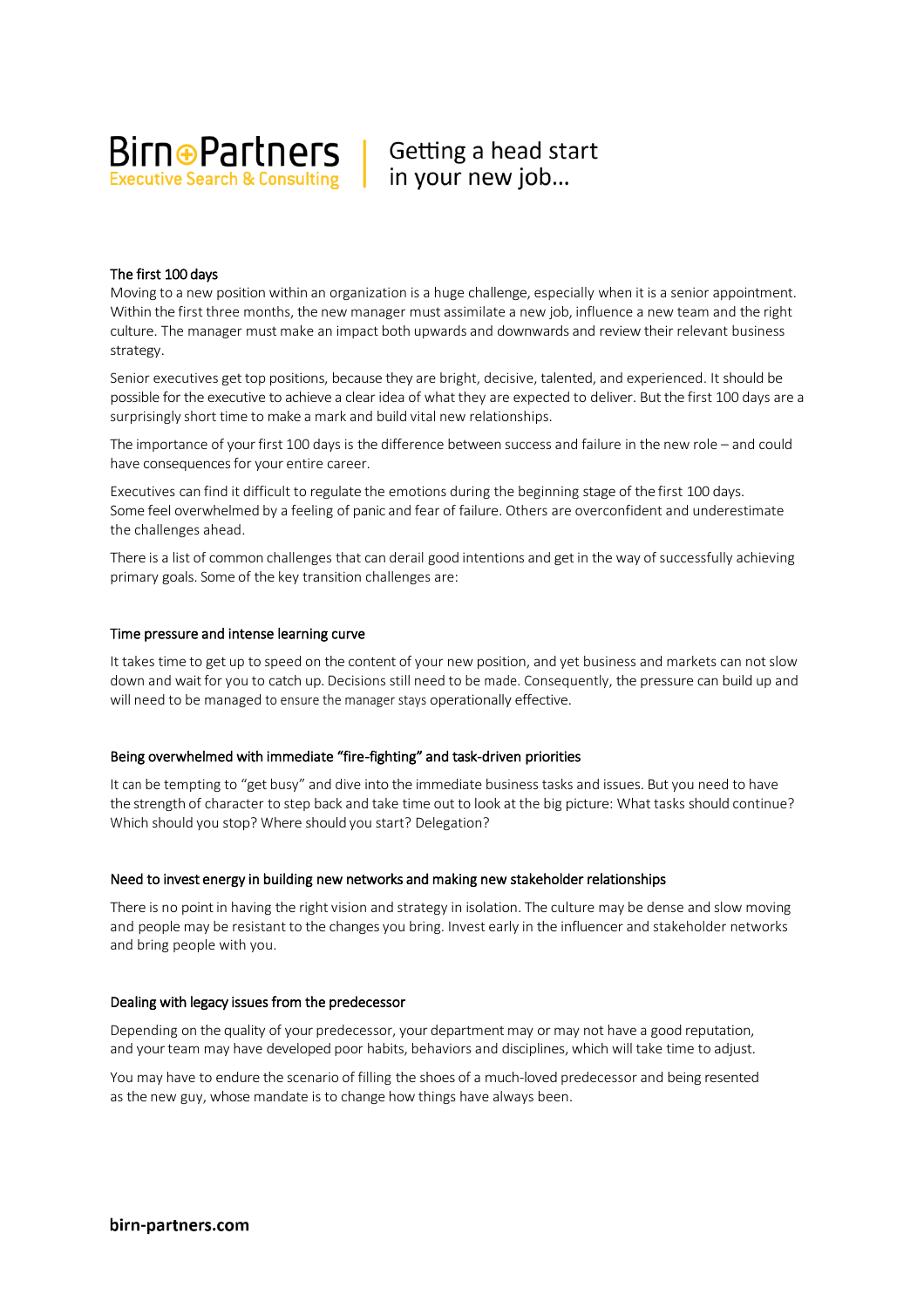

#### Challenges of inheriting a team and having to make tough personnel decisions

Don't expect underperformers to have been weeded out prior to your arrival. A key task in your first 100 days will be to assess the quality of your team: Who stays, who goes and who is needed onboard.

Worst case scenario, your best performer could now be demotivated and resentful – because he applied unsuccessfully for your job.

Everything you do is being judged as indicative of your character. You will need to be alert to consciously pick up clues on the acceptable norms and behaviors.

#### Getting the balance right between moving too fast and moving too slow

New executives sometimes panic, which can result in either doing too much or too little. At the preparing stage you should take time to understand the transition challenges you face. The sooner you start to equip yourself with observations, insights and ideas on howto overcome or deal with them, the faster you can make and revise your personal 100-day plan.

You should share your 100-day plan with your superior and maybe, depending on the situation, even choose to be tactical and invite other stakeholders to view parts of it. You should show up the first day being a leader – not a manager. A leader sets a clear direction, brings people with him/her and delivers results. A manager dictates the direction for others.

Being fit for purpose on emotional intelligence is a very important aspect of the "how" in your first 100 days. You need to figure out how to motivate and engage your team, to deliver as planned. To do this, you need to be aware of howyou are coming across with your communication, and how the team is responding to your approach and plans.

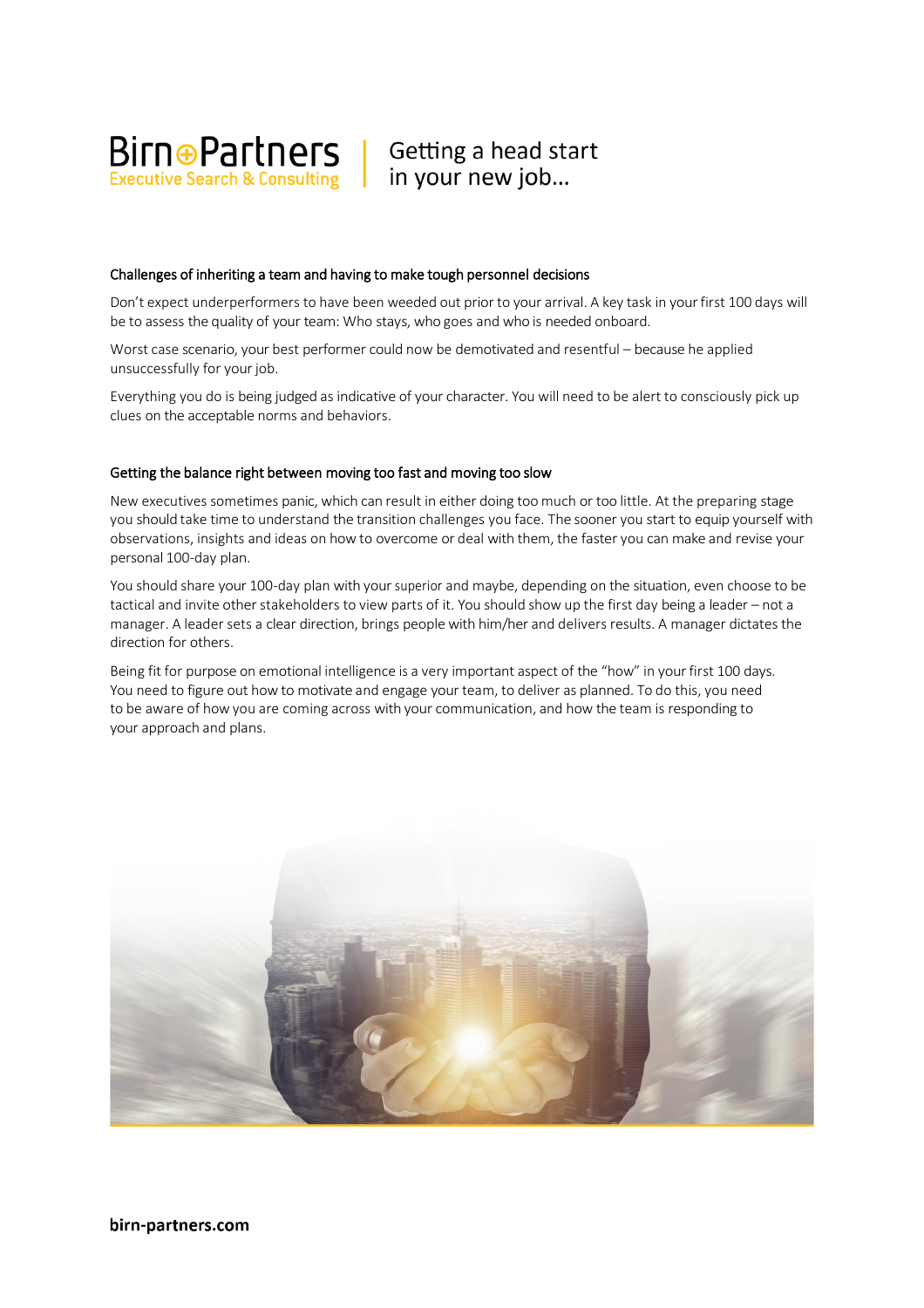

### Critical success factors for the first 30 days

Bring forward a clear vision. Example: Imagine leaving the role, and what you want to have left behind of achievements. From this you can set out your vision.

### $\oplus$  Be confident

It is normal to loose confidence during the first 30 days – after all you have not had this role before/you could be nervous. Confidence is very important, because you need to be able to make good decisions.

#### $\bigoplus$  Exercise patience

A leader in a new role is expected to perform and make changes as fast as possible. Unfortunately, resistance to changes appears to be current in even the best organizations. Accept that resistance to change is the more likely situation and devise strategiesfor overcoming these resistances and try not to get frustrated by the potential slow pace of others.

## $\bigoplus$  Be a fast learner

The industry, market and organizationwill keep on moving, and there is no pause whilst you get up to speed in the first month. You must be committed and able to learn fast.

#### $\bigoplus$  Don't be afraid of your mistakes

We all make mistakes. Mistakes are a rich source of learning and the sum of our total experience and wisdom. The important thing about mistakes is howyou handle them – very often a mistake can be an opportunity to build a deeper relationship with someone we work with.

#### Critical success factors for day 30 - 60

After 30 days, the novelty of your arrival is passing, but you have not yet been there long enough to show any results. As such, you are "stuck in the middle".

Everyone has expectations to you within the first 100 days, but your first month can fly by without anyone noticing you doing much at all. In the middle phase of your first 100 days you need to get others to work for you. Middle is about staying on the course and putting extra energy and effort into achieving your initiatives and having your employees guided in the chosen direction.

Culture and politics are an integral part of organizational life. Skilled political behavior involves understanding how organizations work and how to mobilize resources to achieve the purposes. High-achieving leaders often realize that there are two dimensions in every relationship, every meeting, every department, every organization; what is happening above and below the surface. The ability to read the organizational world is a very important skill.

You can't be a successful leader unless you have followers. Today, corporations are so highly matrixed that it is unlikely you have direct authority over most of the people you rely on to get things done. It is vital howyou navigate your network and secure followers in this matrix. Visit all relevant desks/work areas and get acquainted.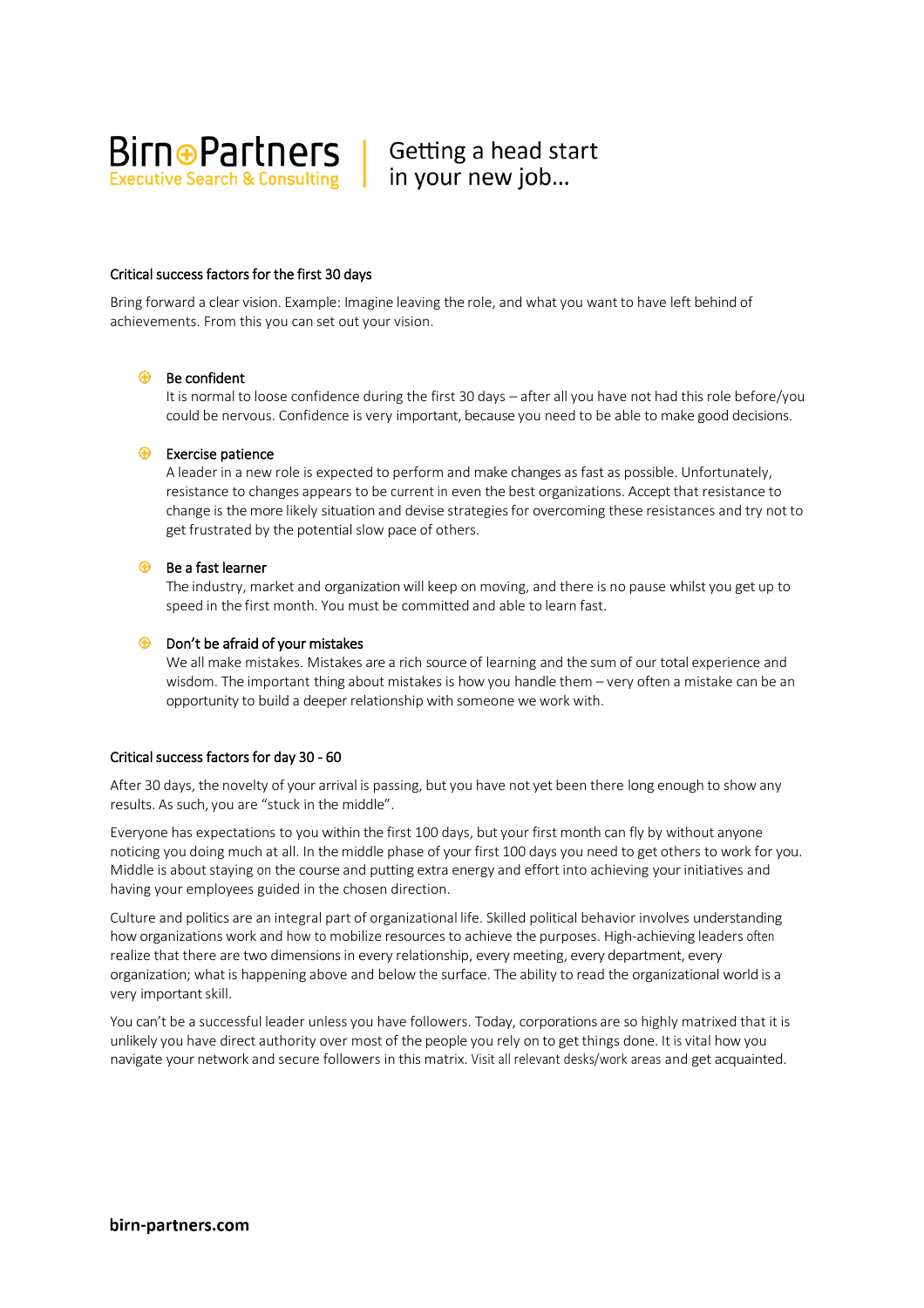

### Critical success factors for day 60-90

Re-focus. Get the team working for you -effectively as individuals and as a team. Perhaps your team needsits own first 100 days, focusing on what they want to achieve. This is an opportunity for a common mission, for more team-bonding and more team focus.

Even if you had a difficult transition, you will have made progress, and you should nowtake time to appreciate and record all your positive achievements. Remember, the whole point of having an accelerated start is laying the right foundations for a successful first 12 months and beyond.

The next 10 days are an opportunity to gather feedback formally and informally. People will be impressed with you if you are open enough to ask them for feedback – and it will also remind people that you have only been there for three months.

Your team will respect you if they believe that you are adding value, and trust that you make them perform better under your leadership.



birn-partners.com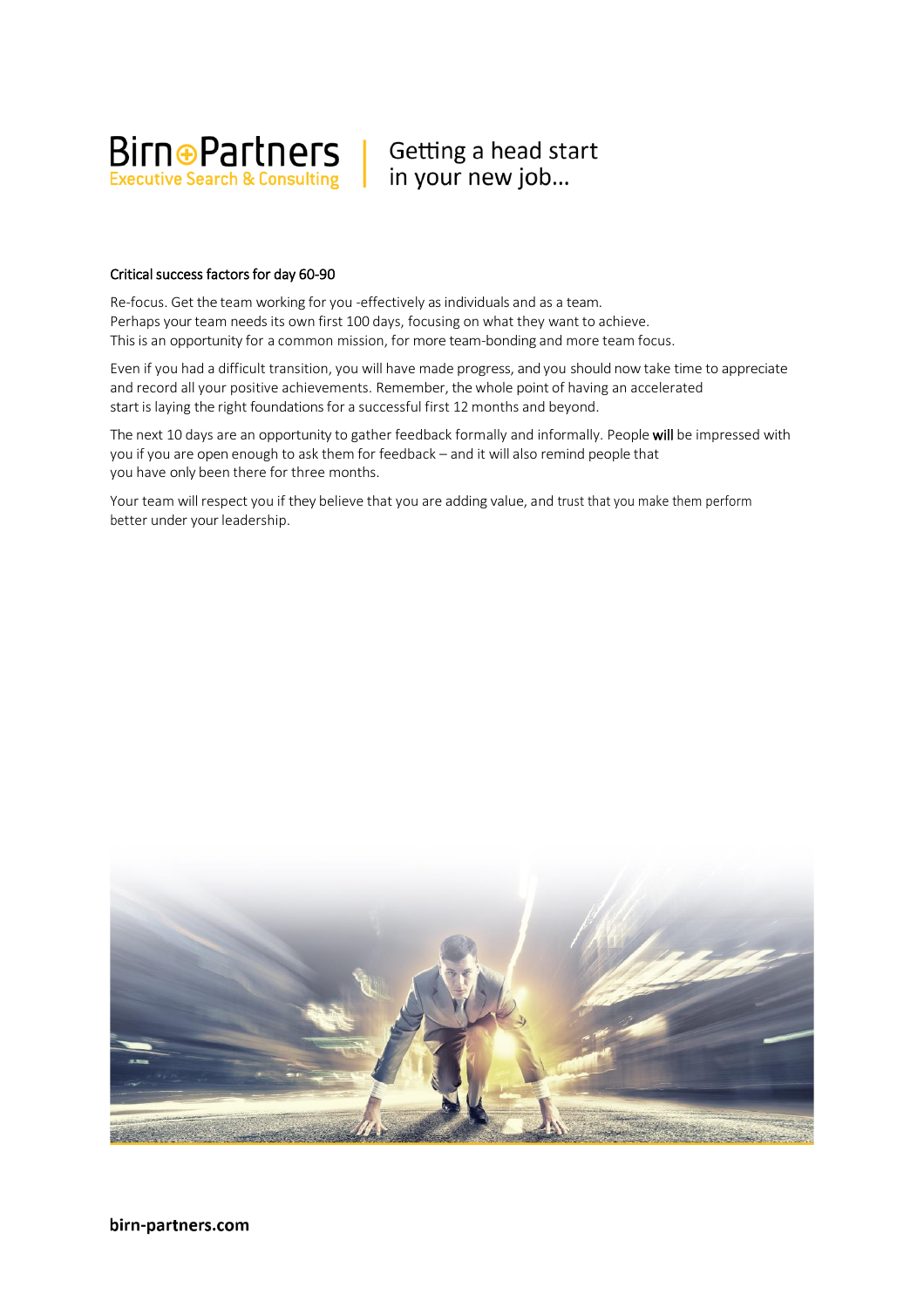

### Planning for perfection

Planning and coaching your way through a successful first 100 days begins before you as the executive manager start and often involves:

#### $\bigoplus$  Gather intel: What needs to be addressed?

Go on a fact-finding mission. At this point, do not look to change anything – just ask, listen and observe. As you do this, consider the next five action steps. Fold in what you're learning and adapt it, to include it in changes, you plan to make further down the road.

#### $\bigoplus$  Set the tone with your superior

You may think, this is backwards – "doesn't the boss set the tone with me?" Well, yes and no. It is up to you to establish the relationship you want with your manager. Let him/her knowyour preferences – what type of communication works best for you and so on. If it is done diplomatically and with the intent to facilitate communication, many superiors will be receptive.

### $\bigoplus$  Bring your direct reports on board – fast

Set up one-to-one meetings as soon as possible after you assume your new role. Find out how the previous manager implemented processes and communication strategies – did the systems work, or could they use some optimization?

#### $\Theta$  Lay out your communication strategies

Think of a wheel – there is a center point (the "hub") and spokes that radiate out from the hub. Now, think of yourself as that communication hub and the spokes as the people with whom you and your team must communicate. What communication strategies will you implement to be sure you are communicating properly with each spoke on the wheel?

#### **Assess your department's brand**

This is something many new managers overlook. The reputation of your department can be a key asset or liability, depending on how others see it. Ask around – what is the level of credibility your department has? Do colleagues in other departments know what your team does? Can key executives connect what you do with the company's mission?

## $\bigoplus$  Grab the low-hanging fruit

Executive coaches advocate for an "invest in early wins" approach for newly hired executives. This is true for any leader, regardless of their scope of authority. Whenever you meet with someone, ask: "What's one simple, inexpensive thing we could do to improve customer service, make yourjob easier, improve efficiency, etc.?"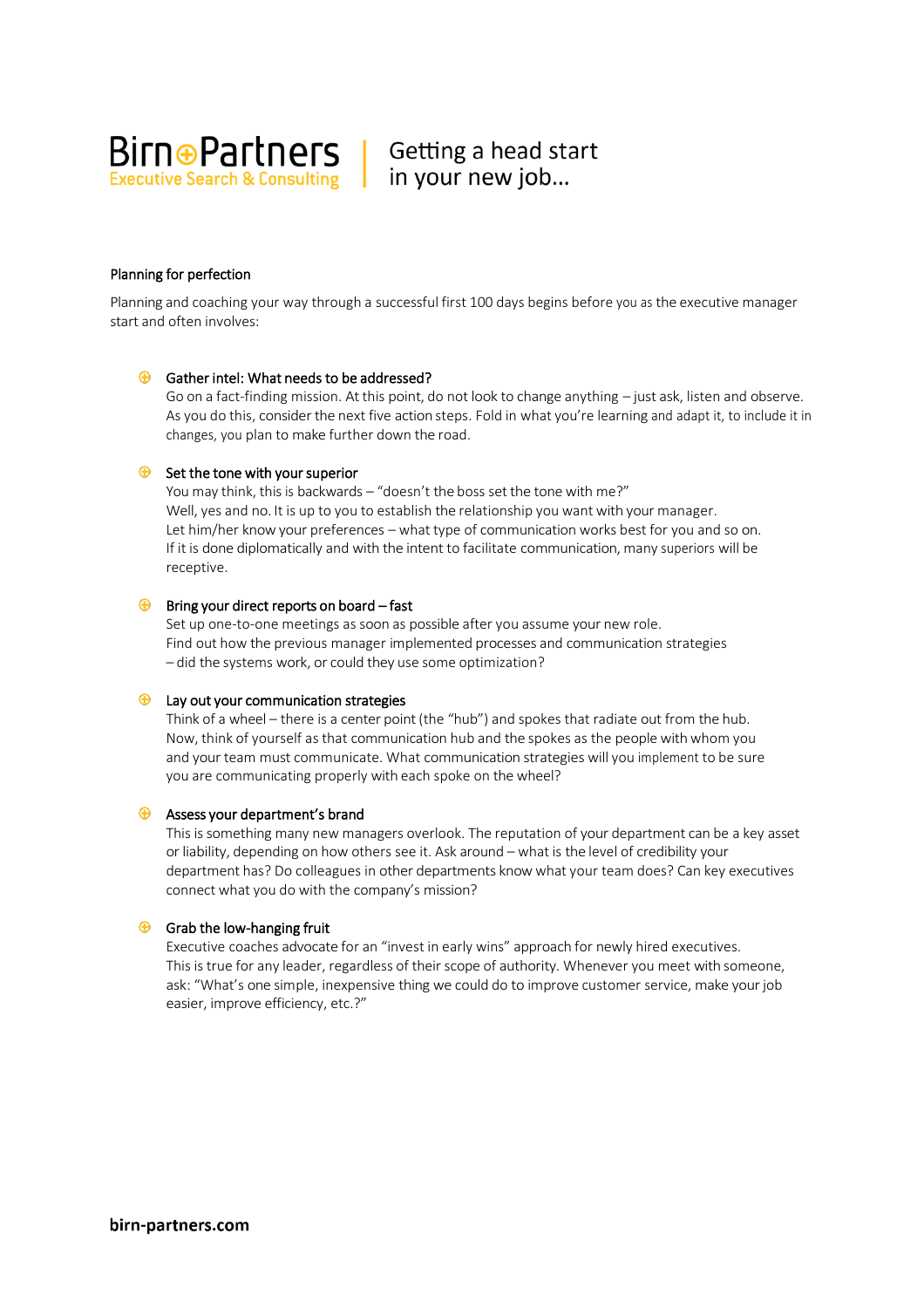

### Meeting expectations

The generalities may be found in the day-to-day aspects of the role, which are typically a part of the job description. However, it is essential that you establish the real focus of the role. What is said or inferred in an interview, along with the expectation that is created by the participants, can actually result in a lack of congruence when discussed in detail.

Expectations need to be defined so you have a clear picture of what lies before you and what needs to be achieved. The key player in this will be your immediate manager. However, establishing SMART objectives (Specific, Measurable, Achievable, Relevant, Timebound) requires an indepth knowledge for you and your manager, and this may take both time and a number of meetings.

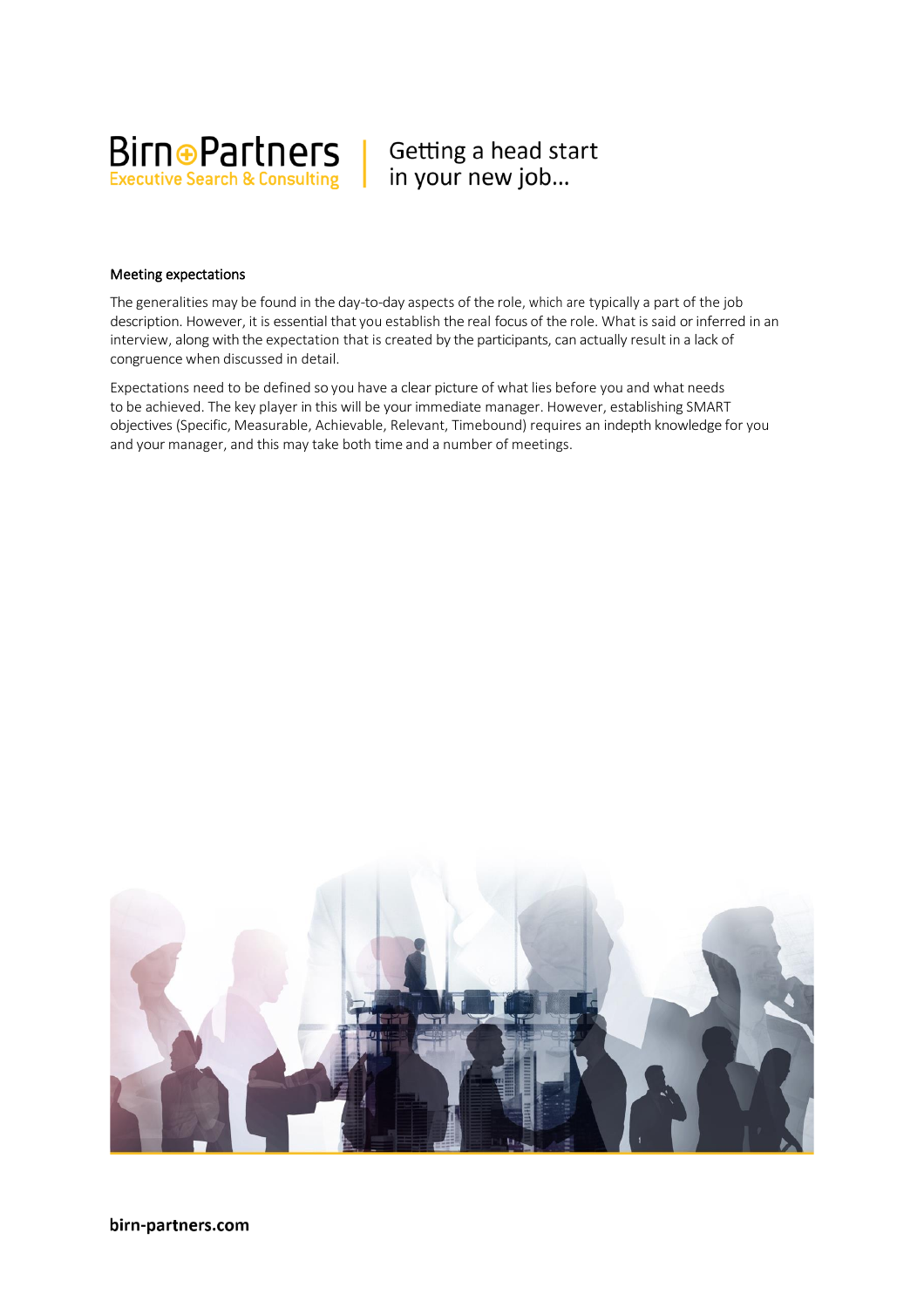

#### Your first 100 days in a new position – ten principal guidelines

- 1. Do not assume that your interpretation of what is expected of you is correct Immediately after starting, clarify your purposewith the stakeholders and business owners by making a succinct list of objectives and an action plan. Remain in close contact with the stakeholders to ensure clarity about goals and expectations.
- 2. The most important thing (from an executive point of view) is to assess what needs to be done to achieve the corporate objectives for which you have been hired
- 3. Connect officially or unofficially with your predecessor to gain insight
- 4. Meet the management team, both as a group and individually to notice any common themes
- 5. Ask for "state of the nation" presentations from your management team Ask them to list their top five business issues and to propose solutions. Synchronize objectives in terms of short-term goals, i.e. 30, 60, and 100 days.
- 6. Stop the practices that are not working and carry on with those that do Initiate new practices to fill any gaps
- 7. Look for quick wins with maximum business impact

Start considering what major changes could have a transformative effect but be careful not to jump to conclusions too soon on big issues. Consider the McKinsey Way: A deep root-cause analysis underpins the approach to projects and re-engineering. Make sure you are addressing the right issues.

#### 8. Synergize the team, also together with the team

Build a culture of cooperation and develop lines of communication. Take plenty of time to listen and connect with your team and staff. Empower your team and create opportunities for others to lead; distributed leadership can be a rewarding thing. At executive management level, the decisions that you make, affect people around you, so it is important that you let them know that you care. Do not alienate yourself risking getting fired because you have failed to fit in.

# 9. Meet your top five customers or business partners<br>10. Mind the gap

It is not unusual for people changing their environmentto bring with them perceptions which are incorrect or outdated. There is a difference between similar and same. Ask the people who hired you, including HR, what perceptions you may need to change and what knowledge gaps you need to bridge.